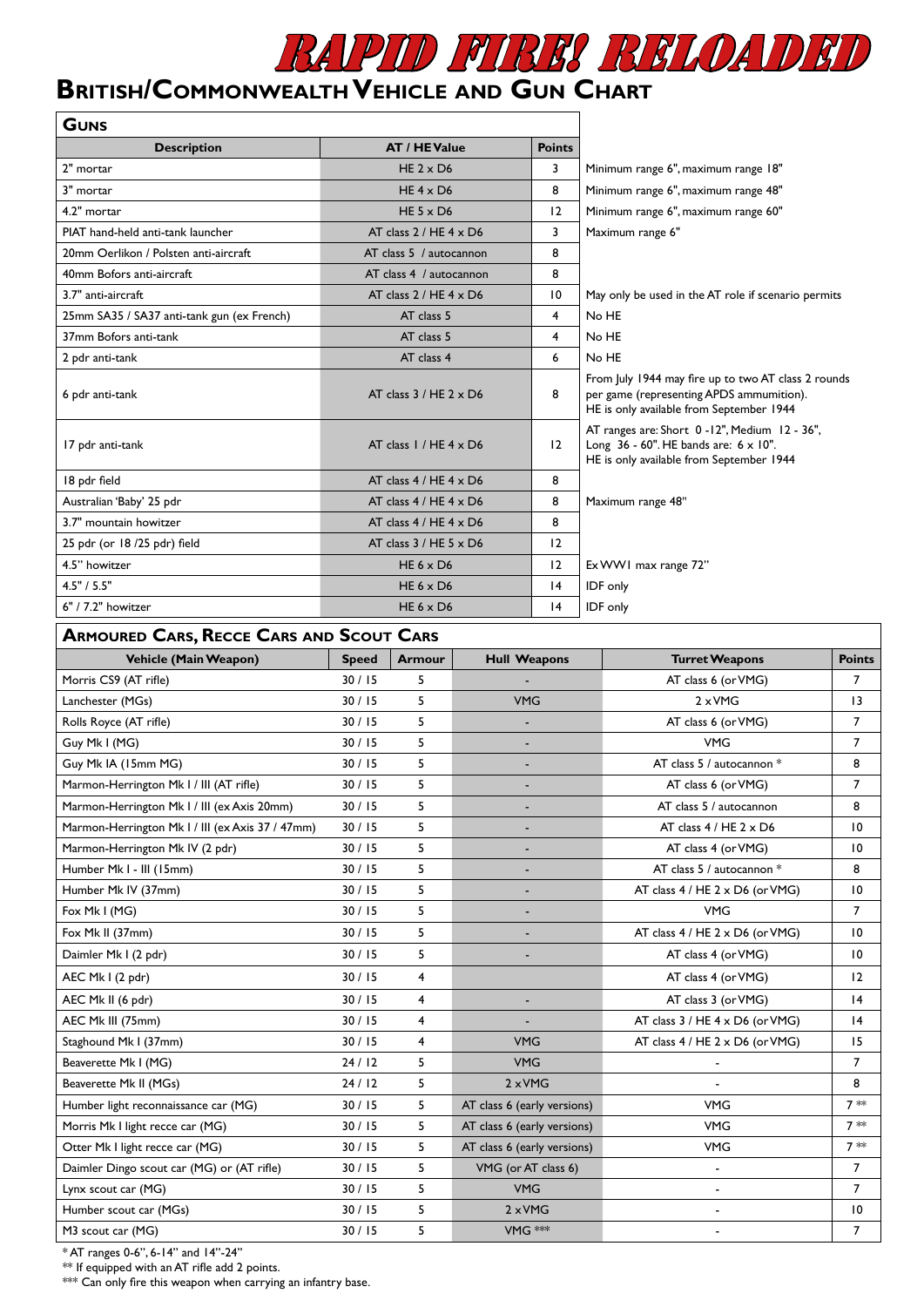## **Light Tanks**

| LIGHT LANKS                  |              |               |                     |                                         |               |
|------------------------------|--------------|---------------|---------------------|-----------------------------------------|---------------|
| <b>Vehicle (Main Weapon)</b> | <b>Speed</b> | <b>Armour</b> | <b>Hull Weapons</b> | <b>Turret Weapons</b>                   | <b>Points</b> |
| Vickers Mk IIB (MG)          | 30/15        |               |                     | <b>VMG</b>                              |               |
| Vickers MkVIB (MG/HMG)       | 30/15        |               |                     | AT class 6 / HMG (or VMG) *             | 10            |
| Vickers MkVIC (15mm)         | 30/15        | 5             |                     | AT class 5 / autocannon (or VMG) *      | 10            |
| Tetrach (2 pdr)              | 30/15        | 5             |                     | AT class 4 (or VMG)                     | 12            |
| Tetrach CS (3" howitzer)     | 30/15        |               |                     | AT class $5 / HE 4 \times D6$ (or VMG)  | 14            |
| M3 / M3A3 / M5 Stuart        | 30/15        | 4             | <b>VMG</b>          | AT class $4/$ HE $2 \times$ D6 (or VMG) |               |
| Locust (37mm)                | 30/15        | 4             |                     | AT class $4/$ HE $2 \times$ D6 (or VMG) | 14            |

٦

 $*AT$  ranges 0-6", 6-14" and 14"-24".

| <b>CRUISER TANKS</b>            |              |                |                               |                                           |               |
|---------------------------------|--------------|----------------|-------------------------------|-------------------------------------------|---------------|
| <b>Vehicle (Main Weapon)</b>    | <b>Speed</b> | <b>Armour</b>  | Hull (and Other) Weapons      | <b>Turret Weapons</b>                     | <b>Points</b> |
| Mk IA9 (2pdr)                   | 24/12        | 5              | $2 \times VMG$                | AT class 4 (or VMG)                       | 4             |
| Mk I A9 CS (3" howitzer)        | 24/12        | 5              | $2 \times VMG$                | AT class $5 / HE 4 \times D6$ (or VMG)    | 16            |
| Mk II A10 (2 pdr)               | 18/9         | $\overline{4}$ | <b>VMG</b>                    | AT class 4 (or VMG)                       | 15            |
| Mk II A10 CS (3.7" howitzer)    | 18/9         | 4              | <b>VMG</b>                    | AT class $5 / HE 4 \times D6$ (or VMG)    | 17            |
| Mk III A13 / I (2 pdr)          | 30/15        | 5              | ٠                             | AT class 4 (or VMG)                       | 12            |
| Mk III A13 / II (2 pdr)         | 30/15        | $\overline{4}$ | ٠                             | AT class 4 (or VMG)                       | 4             |
| Mk III A13 / II (3.7" howitzer) | 30/15        | $\overline{4}$ |                               | AT class $5 / HE 4 \times D6$ (or VMG)    | 16            |
| Crusader Mk I (2 pdr)           | 30/15        | $\overline{4}$ | <b>VMG</b>                    | AT class 4 (or VMG)                       | 17            |
| Crusader Mk II (2 pdr)          | 30/15        | $\overline{4}$ |                               | AT class 4 (or VMG)                       | 4             |
| Crusader II (3" howitzer)       | 30/15        | 4              |                               | AT class $5 / HE 4 \times D6$ (or VMG)    | 16            |
| Crusader III (6 pdr)            | 30/15        | 4              |                               | AT class 3 (or VMG)                       | 16            |
| Centaur CS (95mm howitzer)      | 30/15        | 3              |                               | AT class $2*/$ HE $5 \times$ D6 (or VMG)  | 22            |
| Cromwell (75mm)                 | 30/15        | 3              | <b>VMG</b>                    | AT class $3 / HE 4 \times D6$ (or VMG)    | 21            |
| Cromwell CS (95mm howitzer)     | 30/15        | 3              | <b>VMG</b>                    | AT class $2^*$ / HE 5 x D6 (or VMG)       | 25            |
| Challenger (17 pdr)             | 30/15        | 3              |                               | AT class $1 / HE 4 \times D6$ ** (or VMG) | 22            |
| Comet (77mm)                    | 30/15        | 3              | <b>VMG</b>                    | AT class 1 / HE 4 x D6 (or VMG)           | 25            |
| M3 Grant (37mm / 75mm)          | 24/12        | 3              | AT class $3 / HE 4 \times D6$ | AT class $4 / HE 2 \times D6$ (or VMG)    | 19            |
| Sherman (75mm)                  | 24/12        | 3              | <b>VMG</b>                    | AT class $3 / HE 4 \times D6$ (or VMG)    | $ 9\rangle$   |
| Sherman Firefly (17 pdr)        | 24/12        | 3              |                               | AT class $1 / HE 4 \times D6 ** (or VMG)$ | 20            |
| Sherman (76mm)                  | 24/12        | 3              | <b>VMG</b>                    | AT class $2 / HE 3 \times D6$ (or VMG)    | 21            |
| Ram Mk2 (6 pdr) - Canadian      | 24/12        | 3              | <b>VMG</b>                    | AT class $3 / HE 2 \times D6$ (or VMG)    | $ 9\rangle$   |
| Sentinel (2 pdr) - Australian   | 24/12        | 3              | <b>VMG</b>                    | AT class 4 (or VMG)                       | 17            |

\* AT ranges are: short 0 - 4", medium 4 - 8", long 8 - 12".

\*\* AT ranges are: short 0 -12", medium 12 - 36", long 36 - 60". HE bands are: 6 x 10". HE is only available from September 1944.

| <b>INFANTRY TANKS</b>                    |              |                |                      |                                        |               |
|------------------------------------------|--------------|----------------|----------------------|----------------------------------------|---------------|
| <b>Vehicle (Main Weapon)</b>             | <b>Speed</b> | <b>Armour</b>  | <b>Hull Weapons</b>  | <b>Turret Weapons</b>                  | <b>Points</b> |
| Matilda I (MG)                           | 18/9         | 3              |                      | <b>VMG</b>                             | $\mathbf{H}$  |
| Matilda I (HMG)                          | 18/9         | 3              |                      | AT class 6 / HMG $*$                   | 13            |
| Matilda II (2 pdr)                       | 18/9         | $\overline{2}$ |                      | AT class 4 (or VMG)                    | 16            |
| Matilda II CS (3" howitzer)              | 18/9         | $\overline{2}$ |                      | AT class $5 / HE 4 \times D6$ (or VMG) | 18            |
| Matilda Frog (flamethrower) - Australian | 18/9         | $\overline{2}$ |                      | Flamethrower (or VMG)                  | 18            |
| Matilda Hedgehog (2 pdr / petard)        | 18/9         | $\overline{2}$ | Petard (range 12")   | AT class 4 (or VMG)                    | 26            |
| Valentine I - III (2 pdr)                | 18/9         | 3              |                      | AT class 4 (or VMG)                    | 4             |
| Valentine VI - IX (6 pdr)                | 18/9         | 3              |                      | AT class 3 (or VMG)                    | 16            |
| Valentine VI - IX (75mm)                 | 18/9         | 3              |                      | AT class $3 / HE 4 \times D6$ (or VMG) | 16            |
| Valentine III CS (3" how) - New Zealand  | 18/9         | 3              |                      | AT class $5 / HE 4 \times D6$ (or VMG) | 16            |
| Churchill I (2 pdr / 3" howitzer)        | 18/9         | 3              | HE 10 points table 4 | AT class 4 (or VMG)                    | 22            |
| Churchill III / IX (6 pdr)               | 18/9         | $\overline{2}$ | <b>VMG</b>           | AT class 3 (or VMG)                    | 21            |
| Churchill IV NA (75mm)                   | 18/9         | $\overline{2}$ | <b>VMG</b>           | AT class $3 / HE 4 \times D6$ (or VMG) | 21            |
| Churchill V (95mm howitzer)              | 18/9         | $\overline{2}$ | <b>VMG</b>           | AT class $2**/HE 5 \times D6$ (or VMG) | 25            |
| Churchill VII (75mm)                     | 18/9         | $\mathbf{2}$   | <b>VMG</b>           | AT class $3 / HE 4 \times D6$ (or VMG) | 21            |

\* AT ranges 0-6", 6-14" and 14''-24''

\*\*AT ranges are: short 0 - 4", medium 4 - 8", long 8 - 12".